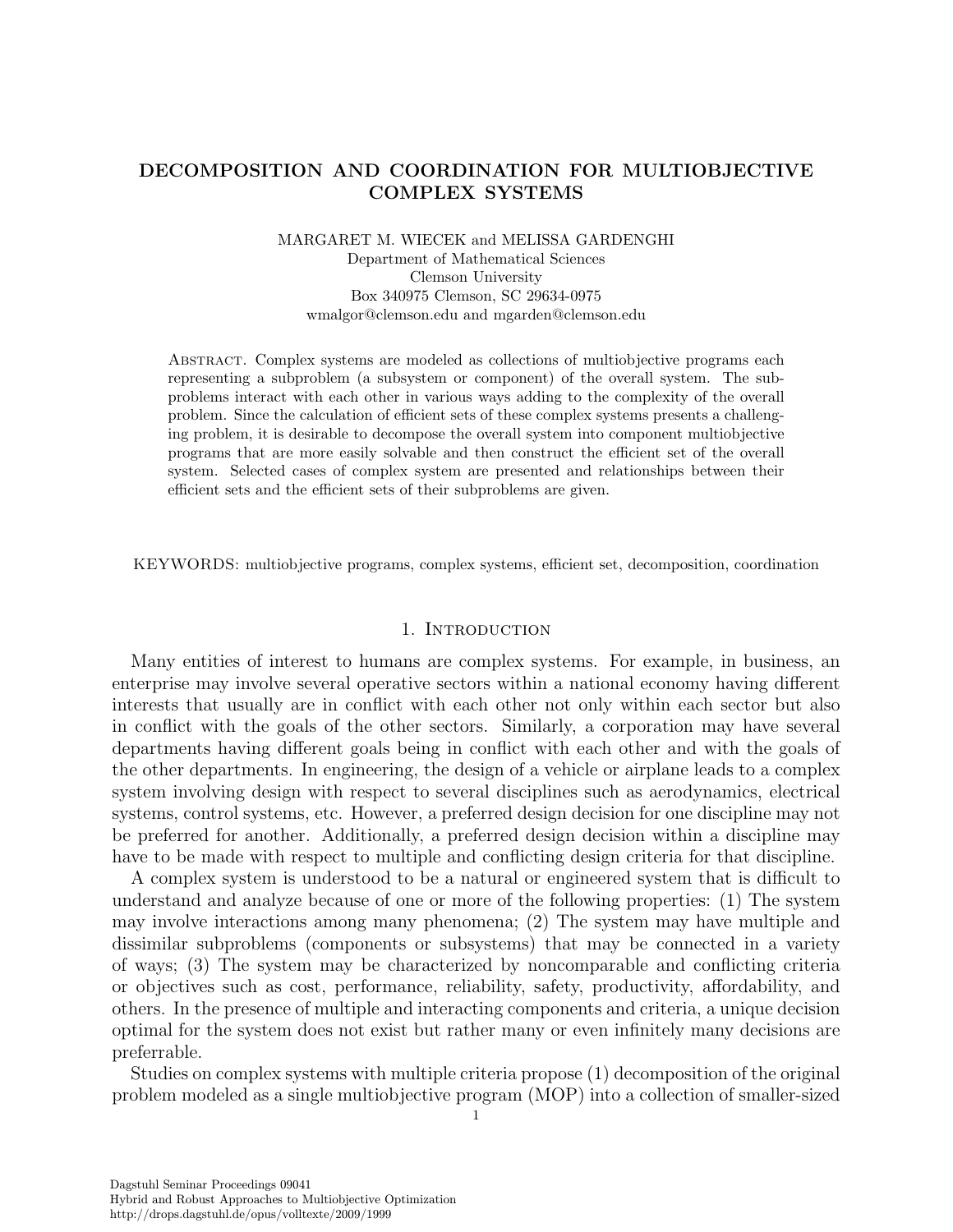subproblems, for which the development of a solution procedure becomes a more manageable task, and (2) coordination of the solutions of the subproblems to obtain the solution of the original problem. A large number of such approaches exists for specific applications in management science, engineering, and multidisciplinary optimization (see [14, 18, 19] among many others). Other papers deal with decomposition and coordination due to a large number of criteria in the original problem [13, 12, 1, 11, 2]. Finally some authors study objective decompositions from a predominantly mathematical perspective [20, 16, 3, 17]. However, there is a lack of mathematical studies to model complex systems not only as a single largescale MOP but as a system of MOPs interacting with each other. The research work briefly reported in this paper intends to undertake this very modeling approach.

Complex systems are modeled as collections of multiobjective programs each representing a subproblem (a subsystem or component) of the overall system. The subproblems interact with each other in various ways adding to the complexity of the overall problem. Since the calculation of efficient sets of these complex systems presents a challenging problem, it is desirable to decompose the overall system into component MOPs that are more easily solvable and then construct the efficient set of the overall system.

The systems studied include a variety of configurations with composite objective functions as well as local, global, and/or linking variables. Relationships between the efficient set of the overall system and the efficient sets of subproblems are derived. These relationships indicate when efficient solutions of subproblems are also efficient for the system and reveal how an efficient solution of the system can be built from efficient solutions of the subproblems. In effect, decomposition and coordination approaches may be developed to find the efficient set of a complex system without ever dealing with this system in its entirety.

In Section 2, the overall problem formulation is introduced with the accompanying notation. In Section 3, selected cases of complex system are presented and the relationships between their efficient sets and the efficient sets of their subproblems are given. The paper is concluded in Section 4.

### 2. All at Once (AAO) Problem

MOPs are optimization problems with multiple and conflicting criteria. Generally we search for a solution that provides an acceptable optimization of all the objective functions, with solutions being acceptable when the only improvement in any of the objective functions causes a deterioration in at least one of the other objective functions.

We model complex systems as mathematical programs that can be written as a single optimization problem with a vector-valued objective function and an appropriate, nonempty feasible set. Let  $f : \mathbb{R}^n \longrightarrow \mathbb{R}^p$  denote the vector-valued objective function to be minimized. Let  $x \in \mathbb{R}^n$  denote the decision variables and let the feasible set for the decision variables be represented by  $X \subseteq \mathbb{R}^n$ . In general, these optimization problems can be written as multiobjective programs (MOPs) in the form

$$
\min f(x) \text{ subject to } x \in X \subseteq \mathbb{R}^n. \tag{2.1}
$$

A functional representation of the general MOP (2.1) is depicted in Figure 2.1. The box represents the function operator. Inputs for this operator are elements from the function's domain, including decision variables and/or output from another function, while outputs for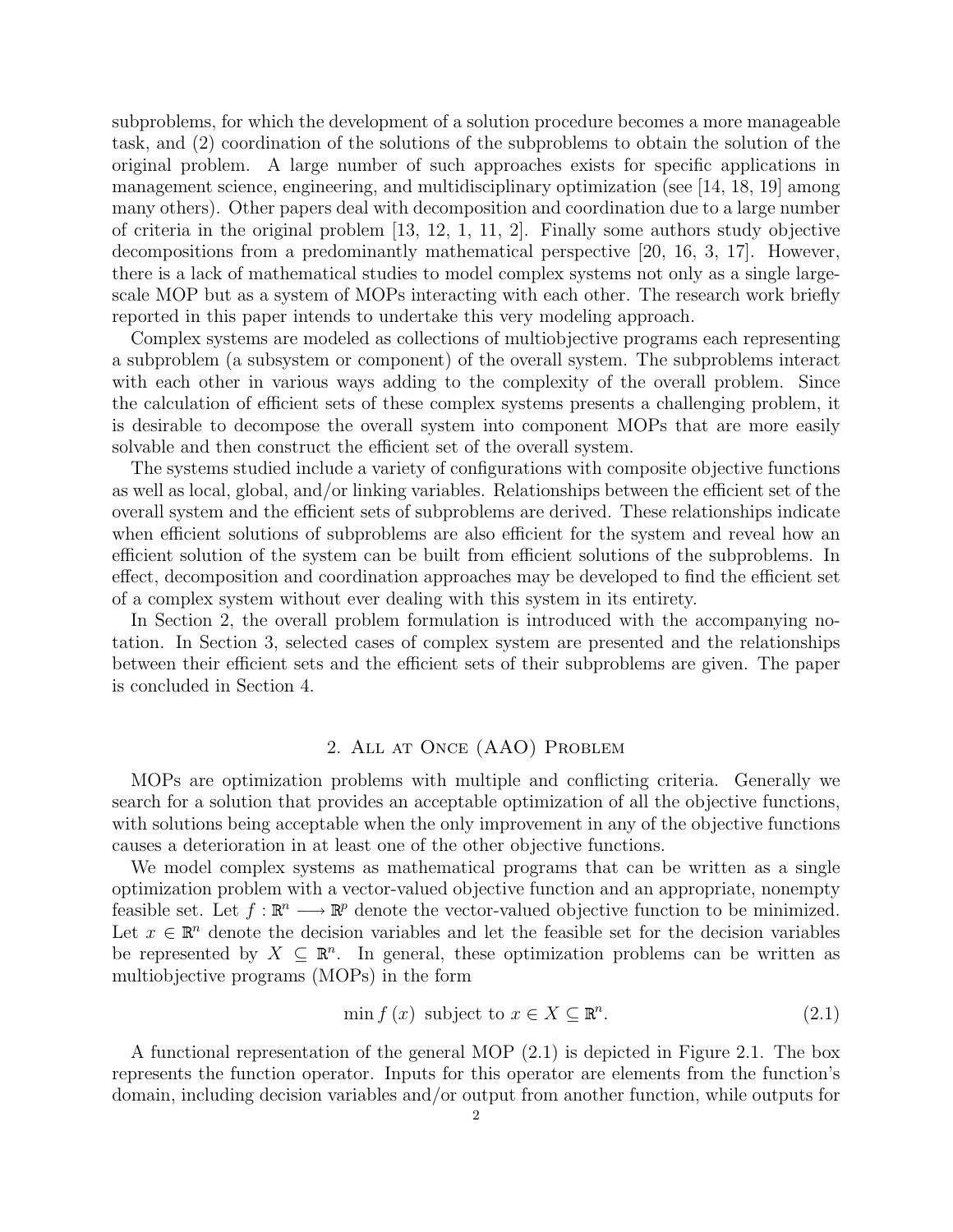this function are the elements of the function's range generated by the given input(s). We could also think of this as the input-output representation.



FIGURE 2.1. Functional representation of the system

An efficient solution is a solution for which there does not exist another feasible solution that yields improvement in at least one of the objective functions without degrading any other objective function. The efficiency operator for MOP (2.1) is denoted  $\mathcal{E}(X, f, \mathbb{R})$  $\binom{p}{\geq}$  and if  $x \in \mathcal{E}\left(X, f, \mathbb{R}^p\right)$  $\binom{p}{\geq}$ , we say that x is efficient in X for f.

**Definition 2.1.** 
$$
\mathcal{E}(X, f, \mathbb{R}^p_{\geq}) = \{x \in X : \text{ there does not exist } \hat{x} \in X \text{ such that } f(\hat{x}) \leq f(x) \}.
$$

The efficiency operator requires three inputs. The first is  $X$ , the feasible set of the MOP, the second is f, the objective function of the MOP, and the third is  $\mathbb{R}^p$  $\sum_{i=1}^{p}$ , the domination cone with respect to the  $p$  objective functions (as developed by Yu [21]).

In general, we allow the system to be composed of N subproblems, sometimes referred to as subsystem or component problems. Let the global variable, also called the shared variable, be a subset of the decision variables, x, denoted  $x_0 \in \mathbb{R}^{n_0}$ , that is a necessary input for at least two of the subproblems. Let the local variable be a subset of the decision variables, denoted by  $x_i \in \mathbb{R}^{n_i}$ , that is an input for only subproblem *i*. We denote the decision variables  $x = [x_0, x_1, \ldots, x_N]$  where  $x_i \in \mathbb{R}^{n_i}$  for  $i = 0, 1, \ldots, N$  and let the objective function f be written as  $f(x) = [f_1(x), \ldots, f_N(x)]$  where  $f_i : \mathbb{R}^{n_0+n_i} \longrightarrow \mathbb{R}^{p_i}$  for  $i = 1, \ldots, N$ . At times it may be of interest to consider the scalar components of the objective function which will be denoted  $f_{ij}: \mathbb{R}^{n_0+n_i} \longrightarrow \mathbb{R}$  for  $j=1,\ldots,p_i$  and for  $i=1,\ldots,N$ .

In the next section we present theoretical results for determining the efficient set of complex systems for several formulations. We assume that the efficient sets for subproblems of a system are available and build a relationship between the available efficient sets and the efficient set of the entire system. The structure of the system and the manner of the decomposition applied to form the subproblems governs the strength and the form of the relationship between the efficient sets of the subproblems and the efficient set of the system. For each type of system we formulate the specific AAO problem for that system, the feasible set, and the objective function. We then build the pertinent efficient sets from Definition 2.1 and present necessary auxiliary concepts. Finally, we state propositions describing relationships between the efficient sets of the subproblems and the efficient set of the system.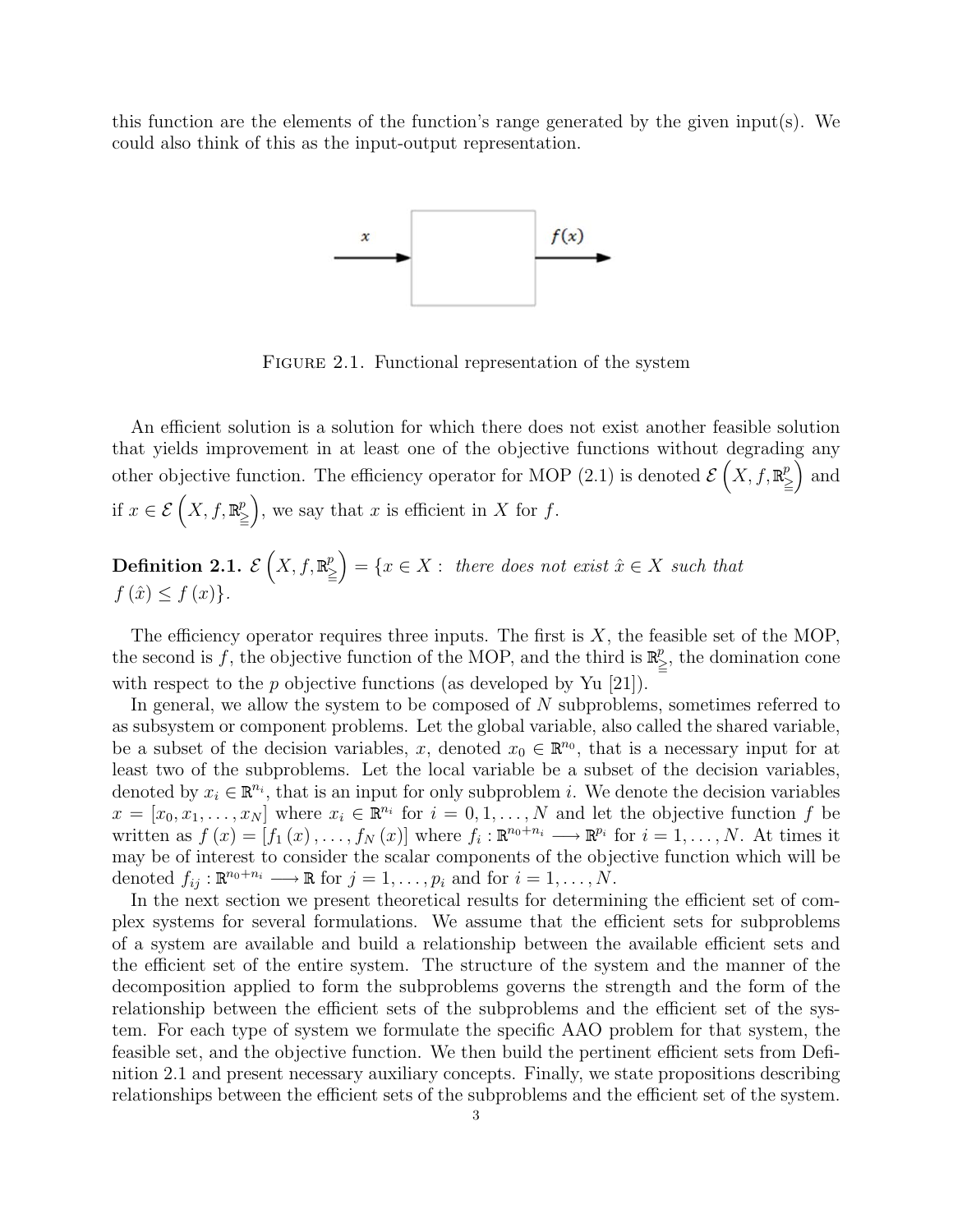### 3. Decomposition of Selected Complex Systems

In the subsequent subsections we present four types of complex systems. In particular, we address systems with two types of independent variables, two subproblems in serial connection with independent and dependent variables, and cases of global and local independent variables.

3.1. One Subproblem with Two Independent Variables. We first consider systems with one subproblem and distinct decision variables, which we denote as  $x_1$  and  $x_2$ ,  $x =$  $[x_1, x_2]$ . These independent variables allow us to write the feasible set, X, as the cross product of  $X_1$  and  $X_2$ , where  $x_1 \in X_1 \subseteq \mathbb{R}^{n_1}$  and  $x_2 \in X_2 \subseteq \mathbb{R}^{n_2}$ . This is equivalent to independence between  $x_1$  and  $x_2$ , where feasible solutions for one variable are not affected by the feasible solution chosen for the other variable. This case has also been investigated by Li and Haimes [15].

Let  $f: \mathbb{R}^n \longrightarrow \mathbb{R}^p$  and  $X = X_1 \times X_2 = \{x = (x_1, x_2) : x_1 \in X_1 \text{ and } x_2 \in X_2\} \subseteq \mathbb{R}^n$ , where  $X_i \subseteq \mathbb{R}^{n_i}$  for  $i = 1, 2$  and  $n = n_1 + n_2$ . This system yields the following AAO problem

$$
\min f(x) = f(x_1, x_2) \text{ subject to } x \in X = X_1 \times X_2. \tag{3.2}
$$

Figure 3.2 provides the physical representation of the system.



Figure 3.2. Physical representation of one subproblem and two independent variables

Without loss of generality, we fix the value of  $x_1$  and then optimize over  $x_2$ . Fix  $\bar{x}_1 \in X_1$ and let

$$
X(\bar{x}_1) = \{(x_1, x_2) : x_1 = \bar{x}_1 \text{ and } x_2 \in X_2\} = \{\bar{x}_1\} \times X_2.
$$
 (3.3)

The decomposition scheme yields the following subproblem and leads us to the following proposition.

$$
\min f(x) \text{ subject to } x \in X(\bar{x}_1) \tag{3.4}
$$

.

**Proposition 3.1.** 
$$
\mathcal{E}\left(X, f, \mathbb{R}^p_{\geq}\right) = \mathcal{E}\left(\bigcup_{\bar{x}_1 \in X_1} \mathcal{E}\left(X\left(\bar{x}_1\right), f, \mathbb{R}^p_{\geq}\right), f, \mathbb{R}^p_{\geq}\right)
$$

Note that this decomposition yields a relationship that lends itself to problems with one independent variable being discrete or assuming a finite number of feasible values.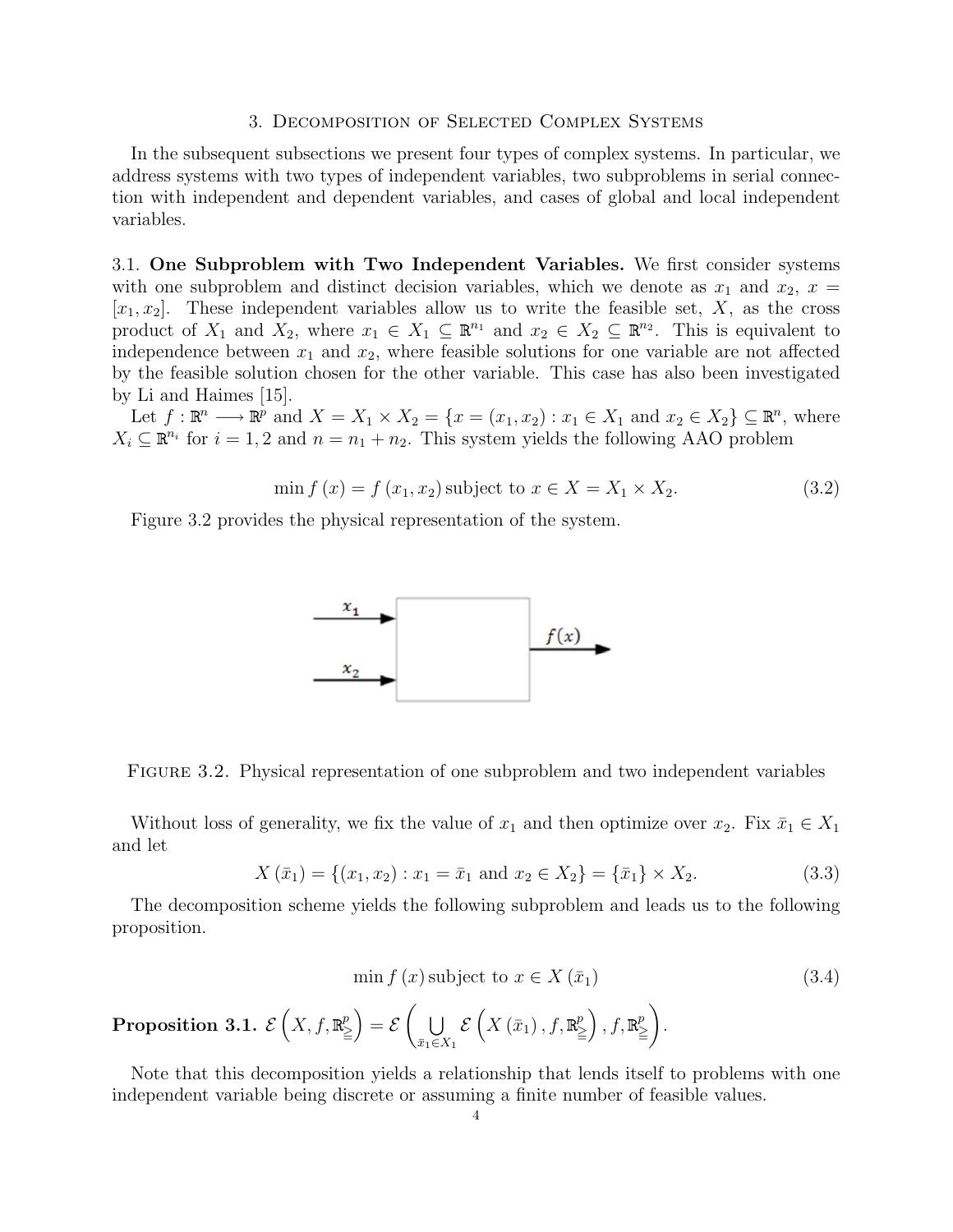3.2. Two Subproblems in Serial Connection with One Independent Variable. We move to systems that have two subproblems and a single set of decision variables. However, the objective function is a function not only of the intermediate function, but also of the decision variable.

Let  $r : \mathbb{R}^n \longrightarrow \mathbb{R}^q$  and  $f : \mathbb{R}^{n+q} \longrightarrow \mathbb{R}^p$  and  $X \subseteq \mathbb{R}^n$ . This system yields the following AAO problem

$$
\min f(x, r(x)) \text{ subject to } x \in X. \tag{3.5}
$$

Figure 3.3 provides the physical representation of the system.



Figure 3.3. Physical representation of two subproblems and a single variable where  $f$  is a function of  $r$  and  $x$ 

The decomposition scheme yields the following subproblem and leads us to the following propositions.

$$
\min r(x) \text{ subject to } x \in X \tag{3.6}
$$

**Proposition 3.2.** Let f be strongly increasing,  $f^{-1}$  and  $r^{-1}$  exist, and  $f^{-1}$  and  $r^{-1}$  be strongly increasing, then  $\mathcal{E}(X \times r(X), f, \mathbb{R})$  $\left(\begin{matrix}p\zeta\end{matrix}\right)=\left\{\left(x,r\left(x\right)\right):x\in\mathcal{E}\left(X,r,\mathbb{R}\right)\right\}$  $\binom{q}{>}\bigg\}$ .

This result shows when the vector-valued objective function f can be ignored when calculating the efficient set of the AAO problem.

3.3. N Subproblems with a Global Variable. We continue with a system that is composed of N independent subproblems where each subproblem is a function of a single global variable. Let  $f: \mathbb{R}^n \to \mathbb{R}^p$  and  $f_i: \mathbb{R}^n \to \mathbb{R}^{p_i}$  for  $i = 1, ..., N$  where  $p = p_1 + ... + p_N$ . Let  $X \subseteq \mathbb{R}^n$  with the AAO problem formulation

$$
\min f(x) = (f_1(x), \dots, f_N(x)) \text{ subject to } x \in X. \tag{3.7}
$$

Figure 3.4 presents the physical representation of the system.



Figure 3.4. Physical representation of a system with a single global variable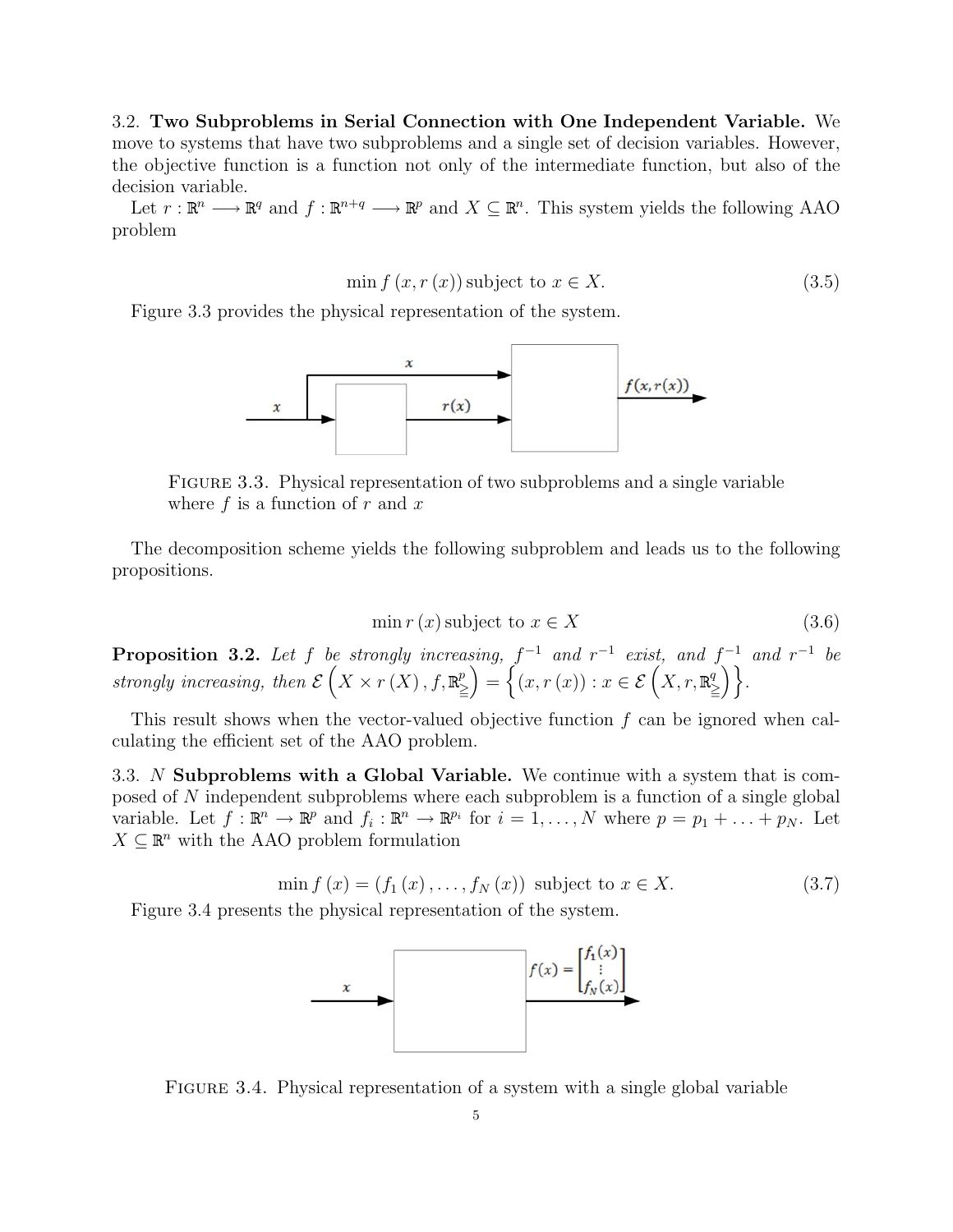The subproblems for this system are of the following form for  $i = 1, \ldots, N$ .

$$
\min f_i(x) \text{ subject to } x \in X \tag{3.8}
$$

Figure 3.5 present the physical representation viewed at the subproblem level.



FIGURE 3.5. Physical representation of a system with a global variable decomposed into N subproblems

We first define weakly efficient sets and injectivity of a vector-valued function and then relate the weakly efficient set of X and  $f_i$  and the efficient set of X and f.

**Definition 3.2.** A point  $x \in X$  is said to be weakly efficient in X for f if there does not exist a point  $\hat{x} \in X$  such that  $f(\hat{x}) < f(x)$ .

The set of weakly efficient points in X for f is denoted  $\mathcal{E}_w(X, f, \mathbb{R})$  $\binom{p}{>}$ .

**Definition 3.3.** A function  $f_i : \mathbb{R}^n \to \mathbb{R}^p$  where  $f_i = (f_{i1}, \ldots, f_{ip_i})$  is said to be an injective function on X if  $f_{ij}$  is an injective function on X for all  $j = 1, \ldots, p_i$ .

**Definition 3.4.** A function  $f_{ij} : \mathbb{R}^n \to \mathbb{R}$  is said to be an injective function on X if  $f_{ij}(x) =$  $f_{ij}(\hat{x})$  implies that  $x = \hat{x}$  for all  $x, \hat{x} \in X$ .

The next two propositions were investigated by Engau [4].

**Proposition 3.3.** Let 
$$
i \in \{1, ..., N\}
$$
, then  $\mathcal{E}_w(X, f_i, \mathbb{R}^{p_i}) \subseteq \mathcal{E}_w(X, f, \mathbb{R}^{p_i})$ .

**Proposition 3.4.** Let  $f_i$  be injective for  $i = 1, ..., N$ , then  $\mathcal{E}\left(X, f_i, \mathbb{R}^{p_i}_{\geq}\right) \subseteq \mathcal{E}\left(X, f_i, \mathbb{R}^{p_i}_{\geq}\right)$  $\binom{p}{\geq}$ .

The relationships above indicate that while an efficient solution of a subproblem remains at least weakly efficient for the overall problem, the converse may not hold for any subproblem. In other words, there are efficient solutions of the overall problem that are not reachable while solving the subproblems for efficiency. These solutions, however, become reachable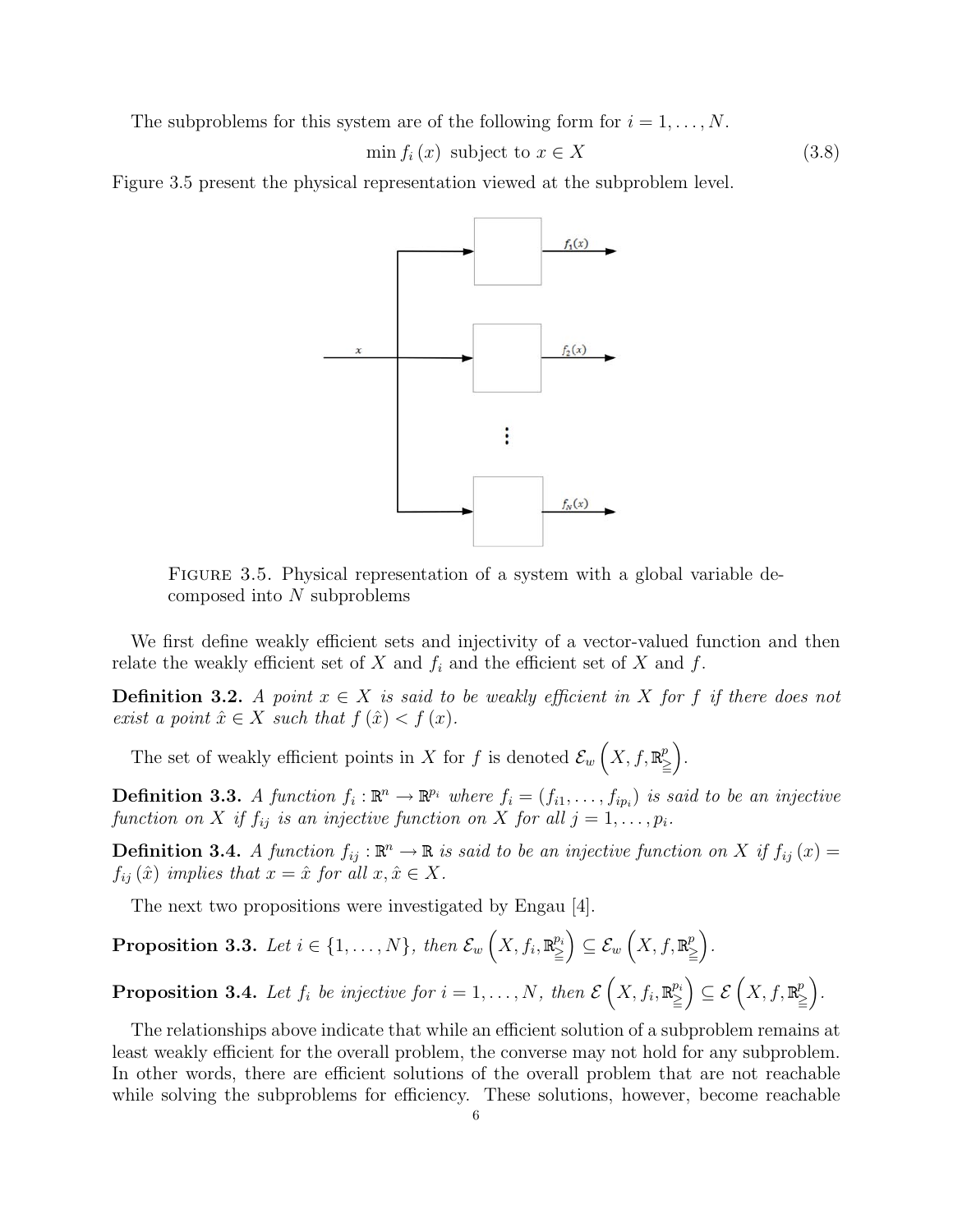when the subproblems are solved for  $\varepsilon$ -efficiency [5, 6, 7, 8]. Using this relaxed efficiency, equivalence between solving the overall problem and a family of smaller-sized subproblems has been established and interactive procedures have been proposed to consider only subsets (or even pairs) of criteria at a time, thereby making decision-making the simplest possible [9].

3.4. N Subproblems with a Global Variable and N Local Variables. We conclude our presentation of selected complex systems with a system that is composed of N independent subproblems where each subproblem is a function of a single global variable and a local variable. Let  $f: \mathbb{R}^n \to \mathbb{R}^p$  and  $f_i: \mathbb{R}^{n_0+n_i} \to \mathbb{R}^{p_i}$  for  $i=1,\ldots,N$  where  $n=n_0+n_1+\ldots+n_N$ and  $p = p_1 + \ldots + p_N$ . Let  $X_i \subseteq \mathbb{R}^{n_i}$  for  $i = 0, 1, \ldots, N$  and  $X = X_0 \times X_1 \times \ldots \times X_N \subseteq \mathbb{R}^n$ with the AAO problem formulation

 $\min f(x) = (f_1(x_0, x_1), \dots, f_N(x_0, x_N))$  subject to  $x \in X = X_0 \times X_1 \times \dots \times X_N$ . (3.9)

Figure 3.6 presents the physical representation of the system.



FIGURE 3.6. Physical representation of a system with global and local variables

Let  $\bar{x}_0 \in X_0$  be fixed and define the set  $X(\bar{x}_0)$  as

$$
X(\bar{x}_0) = \{ (x_0, x_1, \dots, x_N) \in X = X_0 \times \dots \times X_N : x_0 = \bar{x}_0, x_i \in X_i, i = 1, \dots, N\}
$$
\n
$$
= \{\bar{x}_0\} \times X_1 \times \dots X_N.
$$

The decomposition scheme yields the following subproblem for this system.

$$
\min f(x) \text{ subject to } x \in X(\bar{x}_0) \tag{3.11}
$$

and leads us to the following proposition.

Figure 3.7 present the physical representation viewed at the subproblem level.

**Proposition 3.5.** 
$$
\mathcal{E}\left(X, f, \mathbb{R}^p_{\geq}\right) = \mathcal{E}\left(\bigcup_{\bar{x}_0 \in X_0} \mathcal{E}\left(X\left(\bar{x}_0\right), f, \mathbb{R}^p_{\geq}\right), f, \mathbb{R}^p_{\geq}\right).
$$

This result shows that the global variable may be treated as an independent variable as in Section 3.1. However, we take this proposition one step further by considering the independent local variables and fomulating another subproblem. For  $i = 1, \ldots, N$  subproblem i for this system is

$$
\min f_i(\bar{x}_0, x_i) \text{ subject to } x_i \in X_i. \tag{3.12}
$$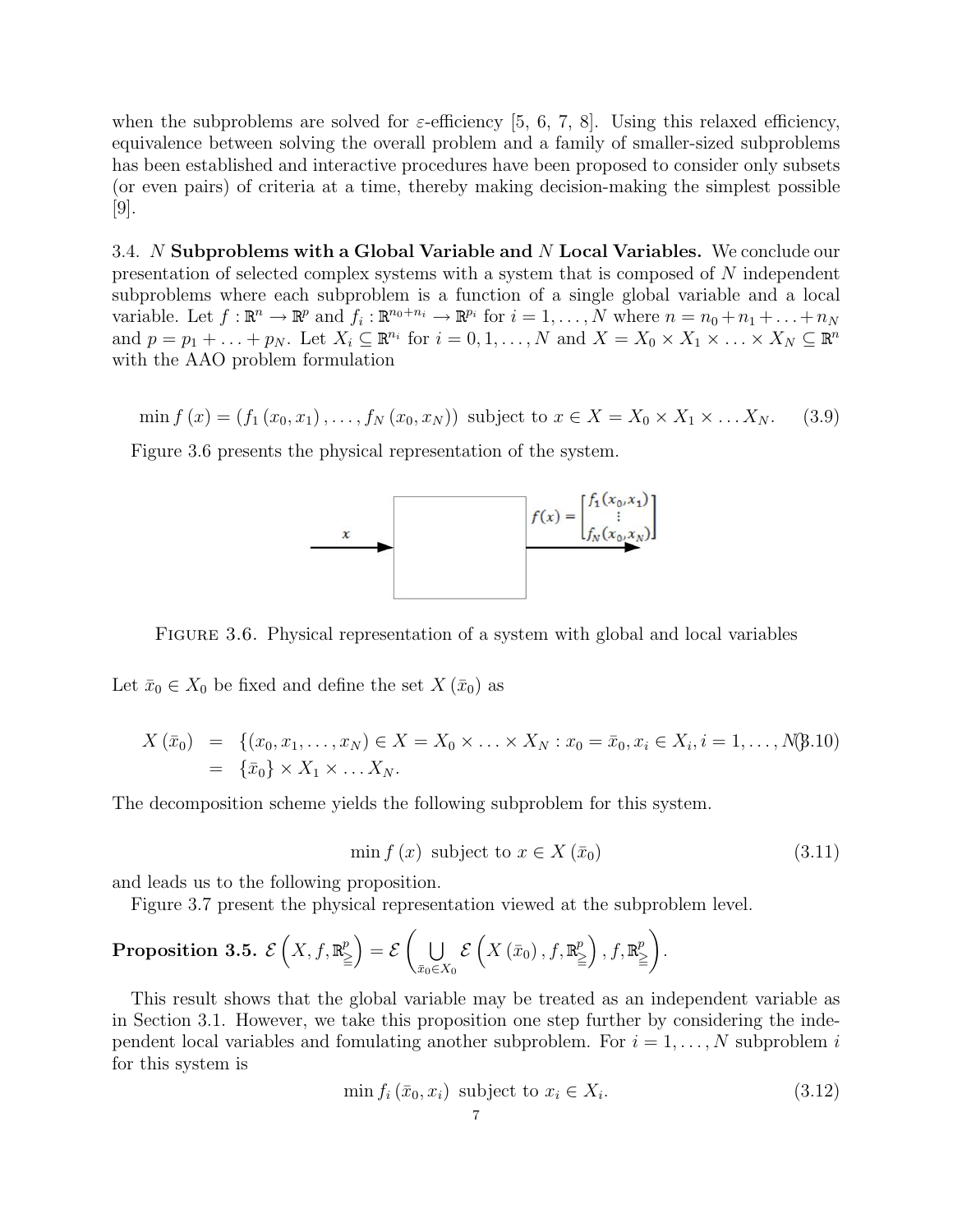

FIGURE 3.7. Physical representation of a system with global and local variables decomposed into  $N$  subproblems

Corollary 3.1. 
$$
\mathcal{E}\left(X, f, \mathbb{R}^p_{\geq}\right)
$$
  
=  $\mathcal{E}\left(\bigcup_{\bar{x}_0 \in X_0} \{\bar{x}_0\} \times \mathcal{E}\left(X_1, f_1(\bar{x}_0, x_1), \mathbb{R}^{p_1}_{\geq}\right) \times \ldots \times \mathcal{E}\left(X_N, f_N(\bar{x}_0, x_N), \mathbb{R}^{p_N}_{\geq}\right), f, \mathbb{R}^p_{\geq}\right)$ 

This corollary indicates the possibility of finding the efficient set of the AAO problem by means of finding the efficient sets of the subproblems.

#### 4. Conclusion

In this paper, some recent developments in the calculation of efficient sets for multiobjective complex systems are highlighted. The revealed relationship between the efficient set of the MOP problem associated with the entire system and the efficient sets of its subproblems indicate a type of method for coordination of the efficient sets into a set which is efficient for the original problem.

Other cases of multiobjective complex systems with all detailed proofs are presented in [10]. In particular, it is shown that multiple decomposition schemes, with varying assumptions regarding the system, can be applied to the same initial system yielding different subproblems and hence different relationships.

Among many future directions of research, robustness issues and interactive aspects for multiobjective complex system optimization seem to be especially relevant in the context of real-life applications of this modeling and optimization approach.

# 5. Acknowledgment

The first author would like to thank Professor Trinidad Gómez Núñez and Professor Francisca Miguel García of the University of Malaga in Spain for collaboration that led to the development of this paper.